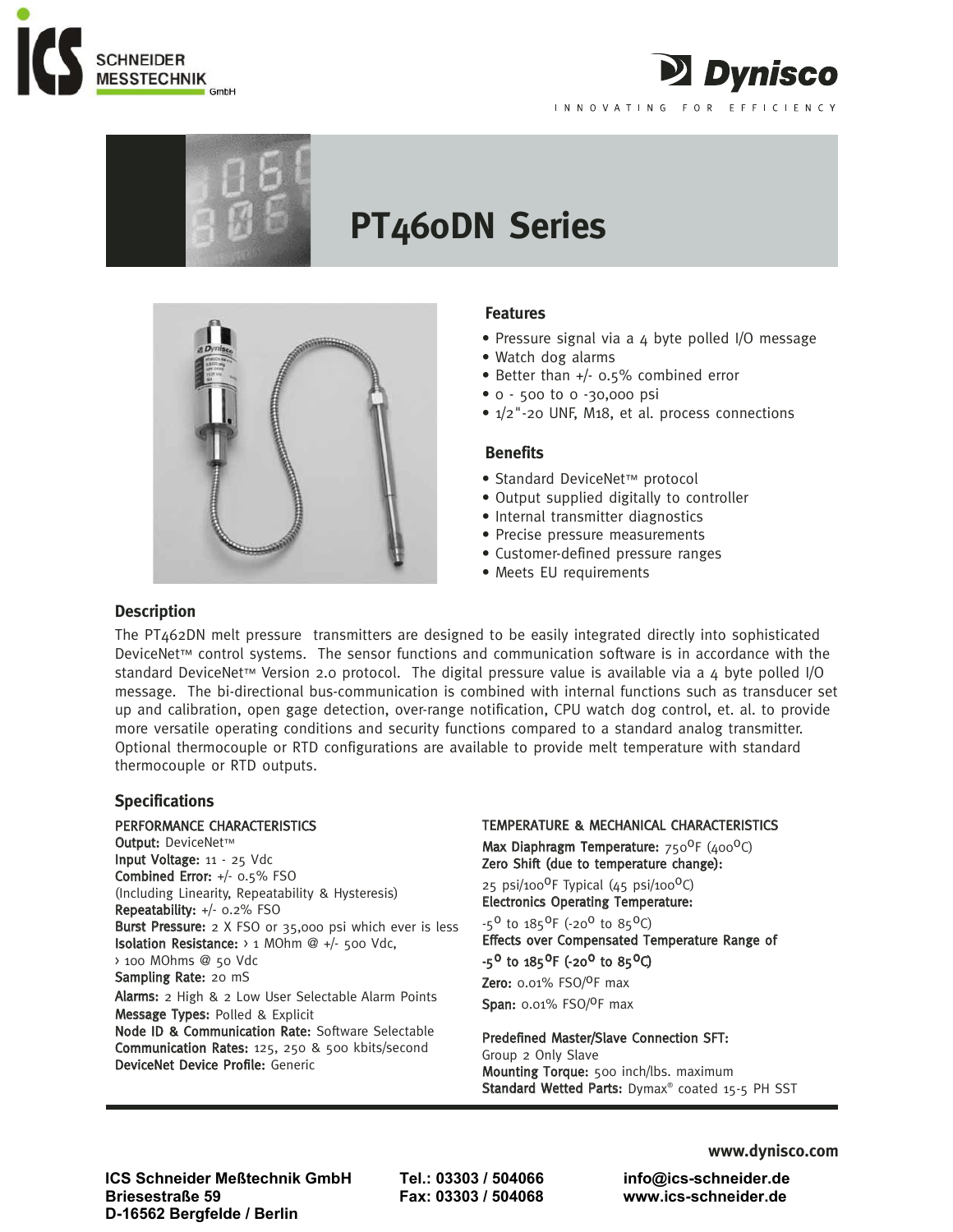





# **Ordering Guide**



Shaded sections refer to standard configurations. Accuracy may be affected if non-standard configurations are used. For additional options please consult factory.

**Dynisco LLC** 38 Forge Parkway Franklin, MA 02038 (USA) Phone +1 508 541 9400<br>Fax +1 508 541 6206 Fax +1 508 541 6206<br>Email infoinst@dynisco.o infoinst@dynisco.com

**Hotline 1-800-Dynisco www.dynisco.com**

**ICS Schneider Meßtechnik GmbH Tel.: 03303 / 504066 info@ics-schneider.de Briesestraße 59 Fax: 03303 / 504068 www.ics-schneider.de D-16562 Bergfelde / Berlin**